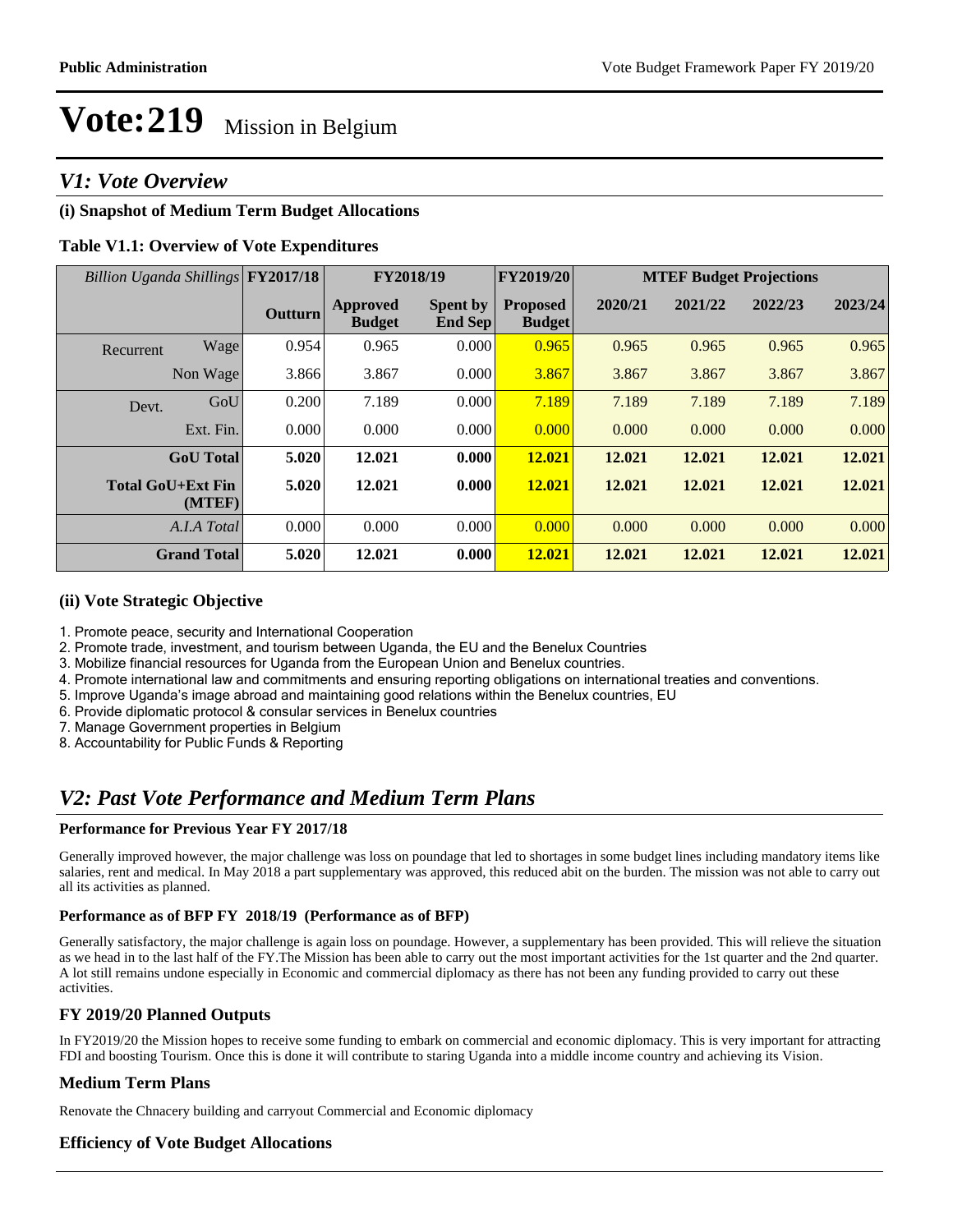The Mission continues to work within the merger resources that are provided. This is done by prioritises the resources for very crucial and important activities and mandates so that it can achieve the most out of the limited resources

#### **Vote Investment Plans**

The renovation of the chancery building

#### **Major Expenditure Allocations in the Vote for FY 2019/20**

The mission's budget for FY2018/19 and FY2019/20 is majorly for capital development. (This covers more than half of the mission's budget.) The other major allocations are towards rent, salaries and medical

#### **V3: PROGRAMME OUTCOMES, OUTCOME INDICATORS AND PROPOSED BUDGET ALLOCATION**

#### **Table V3.1: Programme Outcome and Outcome Indicators**

| <b>Vote Controller:</b>                                         |                                                                                                                                                                                                                                                                                                                                                                                                                                                                                                                                                            |                   |                          |                  |                            |                          |                          |                          |
|-----------------------------------------------------------------|------------------------------------------------------------------------------------------------------------------------------------------------------------------------------------------------------------------------------------------------------------------------------------------------------------------------------------------------------------------------------------------------------------------------------------------------------------------------------------------------------------------------------------------------------------|-------------------|--------------------------|------------------|----------------------------|--------------------------|--------------------------|--------------------------|
| <b>Programme:</b>                                               | <b>52 Overseas Mission Services</b>                                                                                                                                                                                                                                                                                                                                                                                                                                                                                                                        |                   |                          |                  |                            |                          |                          |                          |
| <b>Programme Objective:</b>                                     | 1. Promote Regional and International Peace and Security. 2. Promote Uganda's Commercial and<br>Economic Diplomacy (Exports, Inward Direct Foreign Investments, Tourism and Technology Transfer).<br>3. Promote International Law and Commitments and Report on International Treaties and Conventions.<br>4. Provide Diplomatic, Protocol and Consular Services. 5. Mobilize and empower Ugandan Diaspora for<br>national development. 6. Promote Uganda's Public Diplomacy and enhance her image. 7. Strengthen<br>Institutional Capacity of the Mission |                   |                          |                  |                            |                          |                          |                          |
| <b>Responsible Officer:</b>                                     | ANDY D. MANANA                                                                                                                                                                                                                                                                                                                                                                                                                                                                                                                                             |                   |                          |                  |                            |                          |                          |                          |
| <b>Programme Outcome:</b>                                       | Enhanced national security development, the country's image abroad and wellbeing of Ugandans                                                                                                                                                                                                                                                                                                                                                                                                                                                               |                   |                          |                  |                            |                          |                          |                          |
| <b>Sector Outcomes contributed to by the Programme Outcome</b>  |                                                                                                                                                                                                                                                                                                                                                                                                                                                                                                                                                            |                   |                          |                  |                            |                          |                          |                          |
| 1. Improved regional and International Relations                |                                                                                                                                                                                                                                                                                                                                                                                                                                                                                                                                                            |                   |                          |                  |                            |                          |                          |                          |
|                                                                 |                                                                                                                                                                                                                                                                                                                                                                                                                                                                                                                                                            |                   |                          |                  | <b>Performance Targets</b> |                          |                          |                          |
| <b>Programme Performance Indicators (Output)</b>                |                                                                                                                                                                                                                                                                                                                                                                                                                                                                                                                                                            | 2017/18<br>Actual | 2018/19<br><b>Target</b> | <b>Base year</b> | <b>Baseline</b>            | 2019/20<br><b>Target</b> | 2020/21<br><b>Target</b> | 2021/22<br><b>Target</b> |
| • Percentage change of foreign exchange<br>inflows              |                                                                                                                                                                                                                                                                                                                                                                                                                                                                                                                                                            | 2%                |                          |                  | $5\%$                      | 5%                       | 5%                       |                          |
| • Number of cooperation frameworks<br>negotiated, and concluded |                                                                                                                                                                                                                                                                                                                                                                                                                                                                                                                                                            | $\overline{c}$    |                          |                  |                            | $\overline{2}$           | $\overline{2}$           | $\mathbf{1}$             |
| • Rating of Uganda's image abroad                               |                                                                                                                                                                                                                                                                                                                                                                                                                                                                                                                                                            | 7 out of 10       |                          |                  | $\overline{8}$             | 8                        | 10                       |                          |

#### **Table V3.2: Past Expenditure Outturns and Medium Term Projections by Programme**

| <b>Billion Uganda shillings</b>     | 2017/18        | 2018/19                                   |        | 2019-20                          | <b>MTEF Budget Projections</b> |         |         |         |
|-------------------------------------|----------------|-------------------------------------------|--------|----------------------------------|--------------------------------|---------|---------|---------|
|                                     | <b>Outturn</b> | <b>Approved Spent By</b><br><b>Budget</b> | End O1 | <b>Proposed</b><br><b>Budget</b> | 2020-21                        | 2021-22 | 2022-23 | 2023-24 |
| Vote: 219 Mission in Belgium        |                |                                           |        |                                  |                                |         |         |         |
| <b>52 Overseas Mission Services</b> | 5.020          | 12.021                                    | 0.000  | 12.021                           | 12.021                         | 12.021  | 12.021  | 12.021  |
| Total for the Vote                  | 5.020          | 12.021                                    | 0.000  | 12.021                           | 12.021                         | 12.021  | 12.021  | 12.021  |

#### **V4: SUBPROGRAMME PAST EXPENDITURE OUTTURNS AND PROPOSED BUDGET ALLOCATIONS**

**Table V4.1: Past Expenditure Outturns and Medium Term Projections by SubProgramme**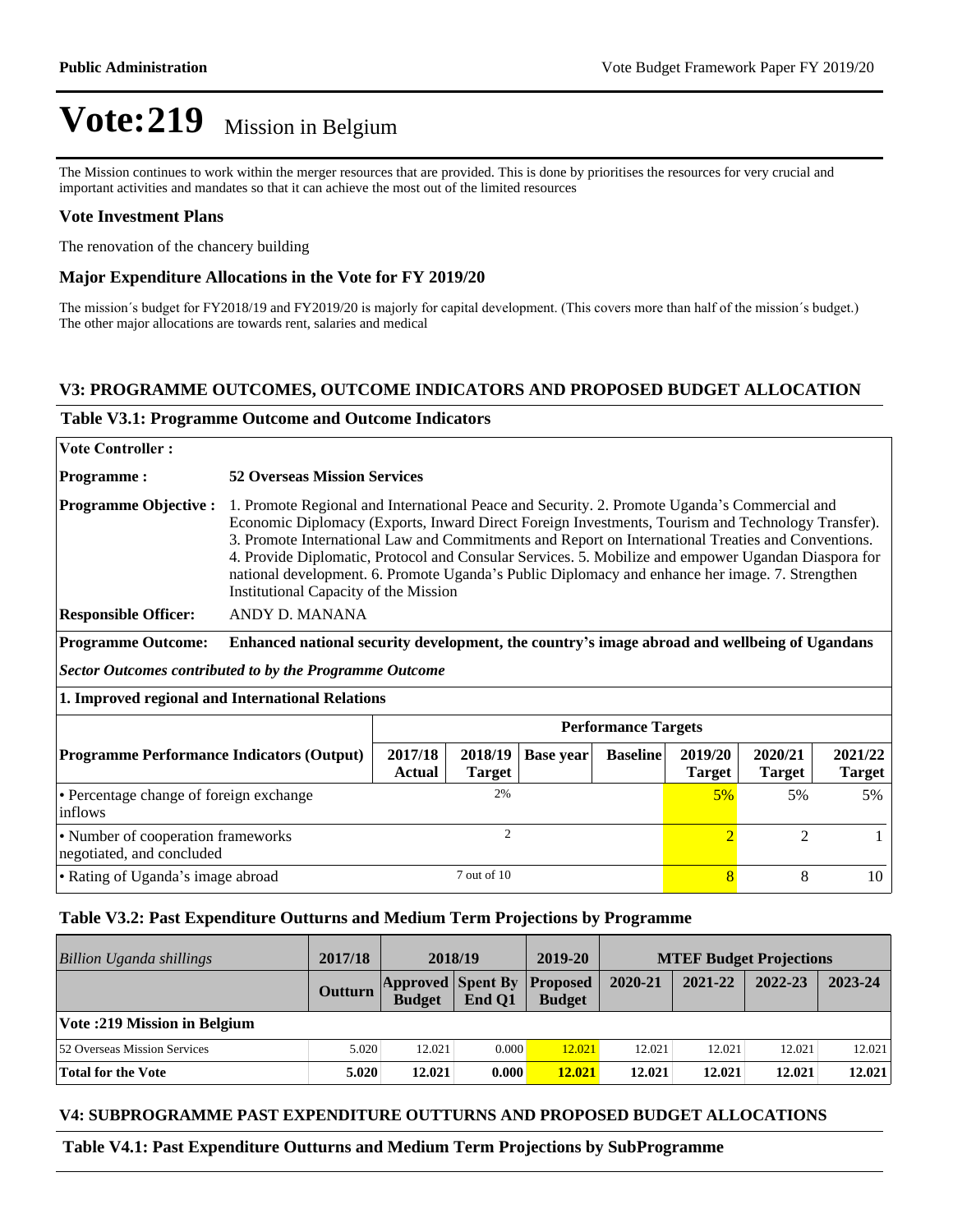| <b>Billion Uganda shillings</b>                | 2017/18        | FY 2018/19            |                          | 2019-20                          |         | <b>Medium Term Projections</b> |             |             |
|------------------------------------------------|----------------|-----------------------|--------------------------|----------------------------------|---------|--------------------------------|-------------|-------------|
|                                                | Outturn Budget | <b>Approved Spent</b> | $ $ By<br><b>End Sep</b> | <b>Proposed</b><br><b>Budget</b> | 2020-21 | 2021-22                        | $2022 - 23$ | $2023 - 24$ |
| <b>Programme: 52 Overseas Mission Services</b> |                |                       |                          |                                  |         |                                |             |             |
| 01 Headquarters Brussels                       | 4.820          | 4.832                 | 0.000                    | 4.832                            | 4.832   | 4.832                          | 4.832       | 4.832       |
| 0975 Strengthening Mission in Belgium          | 0.200          | 7.189                 | 0.000                    | 7.189                            | 7.189   | 7.189                          | 7.189       | 7.189       |
| <b>Total For the Programme: 52</b>             | 5.020          | 12.021                | 0.000                    | 12.021                           | 12.021  | 12.021                         | 12.021      | 12.021      |
| <b>Total for the Vote:219</b>                  | 5.020          | 12.021                | 0.000                    | 12.021                           | 12.021  | 12.021                         | 12.021      | 12.021      |

N / A

#### **Table V4.3: Major Capital Investment (Capital Purchases outputs over 0.5Billion)**

| FY 2018/19                                                                              | FY 2019/20 |                                      |                                               |  |  |  |
|-----------------------------------------------------------------------------------------|------------|--------------------------------------|-----------------------------------------------|--|--|--|
| <b>Appr. Budget and Planned Outputs</b>                                                 | by end Sep | <b>Expenditures and Achievements</b> | <b>Proposed Budget and Planned Outputs</b>    |  |  |  |
| <b>Vote 219 Mission in Belgium</b>                                                      |            |                                      |                                               |  |  |  |
| Programme: 52 Overseas Mission Services                                                 |            |                                      |                                               |  |  |  |
| Project: 0975 Strengthening Mission in Belgium                                          |            |                                      |                                               |  |  |  |
| <b>Output: 72 Government Buildings and Administrative Infrastructure</b>                |            |                                      |                                               |  |  |  |
| The procurement process has been done and a<br>suitable contractor has been identified. |            |                                      | Mission properties renovated and<br>developed |  |  |  |
| <b>Total Output Cost(Ushs</b><br>Thousand):                                             | 7.189      | 0.000                                | 7.189                                         |  |  |  |
| Gou Dev't:                                                                              | 7.189      | 0.000                                | 7.189                                         |  |  |  |
| Ext Fin:                                                                                | 0.000      | 0.000                                | 0.000                                         |  |  |  |
| $A.I.A$ :                                                                               | 0.000      | 0.000                                | 0.000                                         |  |  |  |

### *V5: VOTE CHALLENGES FOR 2019/20 AND ADDITIONAL FUNDING REQUESTS*

#### **Vote Challenges for FY 2019/20**

The major challenges are Loss on poundage due to the depreciating shilling against the Euro and lack of funding for Commercial and Economic diplomacy

#### **Table V5.1: Additional Funding Requests**

| Additional requirements for funding and outputs in 2019/20                | Justification of requirement for additional outputs and<br>funding |
|---------------------------------------------------------------------------|--------------------------------------------------------------------|
| Vote: 219 Mission in Belgium                                              |                                                                    |
| <b>Programme : 52 Overseas Mission Services</b>                           |                                                                    |
| <b>OutPut</b> : 04 Promotion of trade, tourism, education, and investment |                                                                    |